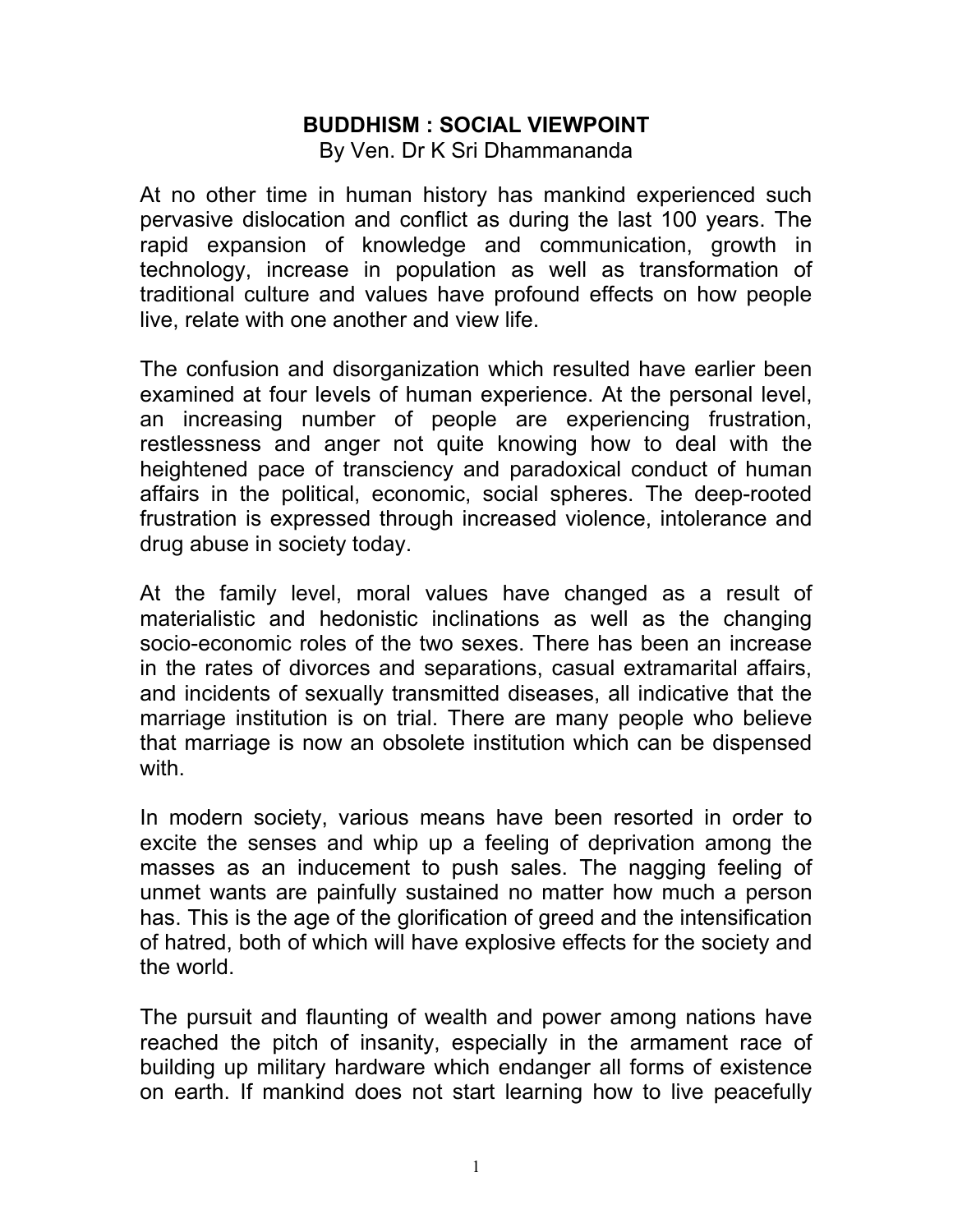with one another and use science and technology with responsibility, it is doubtful if the human civilization as we know it can long exist.

In other words, Has Mankind a Future? Very limited, if the present trend of universal degradation continues. But can Mankind have a future? An emphatic 'yes', if it reforms its ways and relearns to live in accordance with the noble, moral and spiritual standards taught by the Buddha and other religious teachers.

## **Prescription At The Individual Level**

Just as a chain is as strong as the strength of its individual links, for there to be peace and happiness in the world, individuals comprising families, societies and ultimately the world must be at peace with themselves. This is also like a pyramid, its various components within various levels must be strengthened.

People must learn to cure themselves from false views and the universal madness at the individual level, before there can be peace and harmony in the family and society and sanity globally. It is at the individual level that we have to watch our minds with awareness, and by so doing protect ourselves and others at the same time. The Dhammapada says:

"If you hold yourself dear, watch yourself well.'

# **The Acrobat and the Boy**

The need to watch ourselves well by practising mindfulness is illustrated by an analogy, given by the Buddha, of the acrobat and a boy. Once there was an acrobat who performed dangerous acts with his pupil. A slip on either his part or by his pupil could bring injury. In one of his acts, he climbed his bamboo pole and call his pupil: 'Now boy, climb the pole and stand on my shoulders.' After the boy had done that, the master said :' Now boy, protect me and I will protect you; by looking after each other, we will show our tricks, earn money and come down from the pole.'

The pupil thought for a moment and then replied: 'No master, that won't do. Why don't you protect yourself and I will protect myself.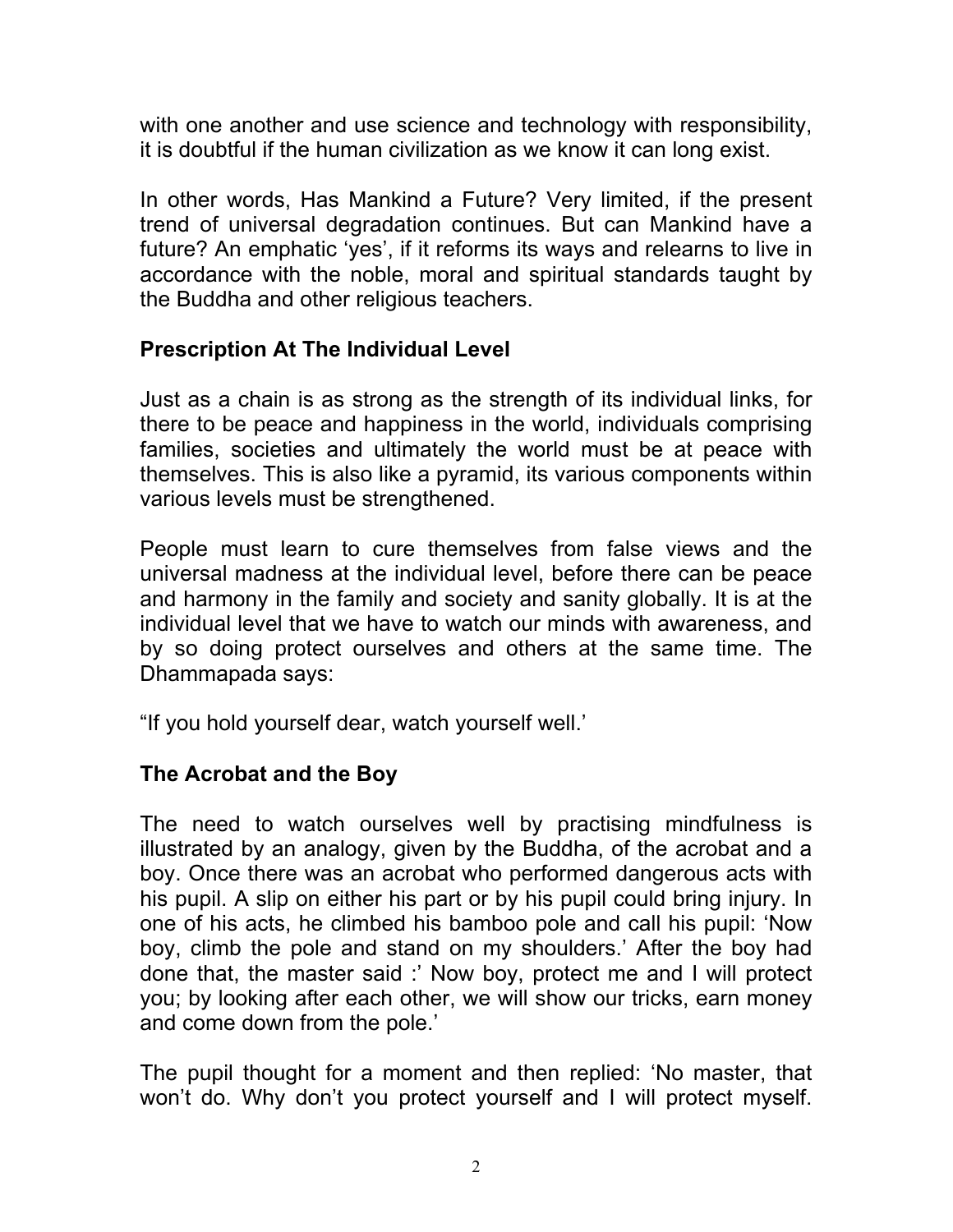Thus self-protected and self-guarded we will show our tricks, earn money, and come down safe from the pole. This is the method.'

According to the Buddha, just as the pupil had said to his master: 'I will protect myself', so should we practise mindfulness to protect ourselves. This practice will also protect others. By protecting oneself, one protects others; by protecting others, one protects oneself. And how does this by repeated practice, development and frequent occupation with tolerance, harmlessness, loving kindness and compassion. Therefore, by practising these virtues, which can only be cultivated with mindfulness, one brings protection and security to others.

We must not misunderstand by thinking that the act of serving oneself is egoism and selfishness. By serving oneself, we do not mean giving vent to one's greed, since this is not, in the truest sense, service to oneself. Serving oneself means that one should practise self discipline, moral and mental training. While pratising these qualities, one is doing highest service to others. In addition, how can one be of real service to others if one is morally and mentally weak? Is it not true that it is only after one is strengthened morally and mentally that one will be in the position to be of greatest help to others, in providing service based on altruism and not on self interest?

We serve ourselves and others by avoiding evil, doing good, and purifying our mind. This is the crux of what all Buddhas teach. To avoid evil is to refrain from doing acts which are motivated from unwholesome mental roots, that is greed, hatred and delusion. On the other hand, we constantly strive with right effort to act out of compassion and wisdom. This is what is meant by doing good. We purify our minds by reducing and finally eradicating unwholesome thoughts in the mind. In addition, we extend our thoughts of universal love and kindness to all beings without discrimination. We radiate goodwill to all beings and wish that they are well and happy, free from harm and danger and free from pain and suffering.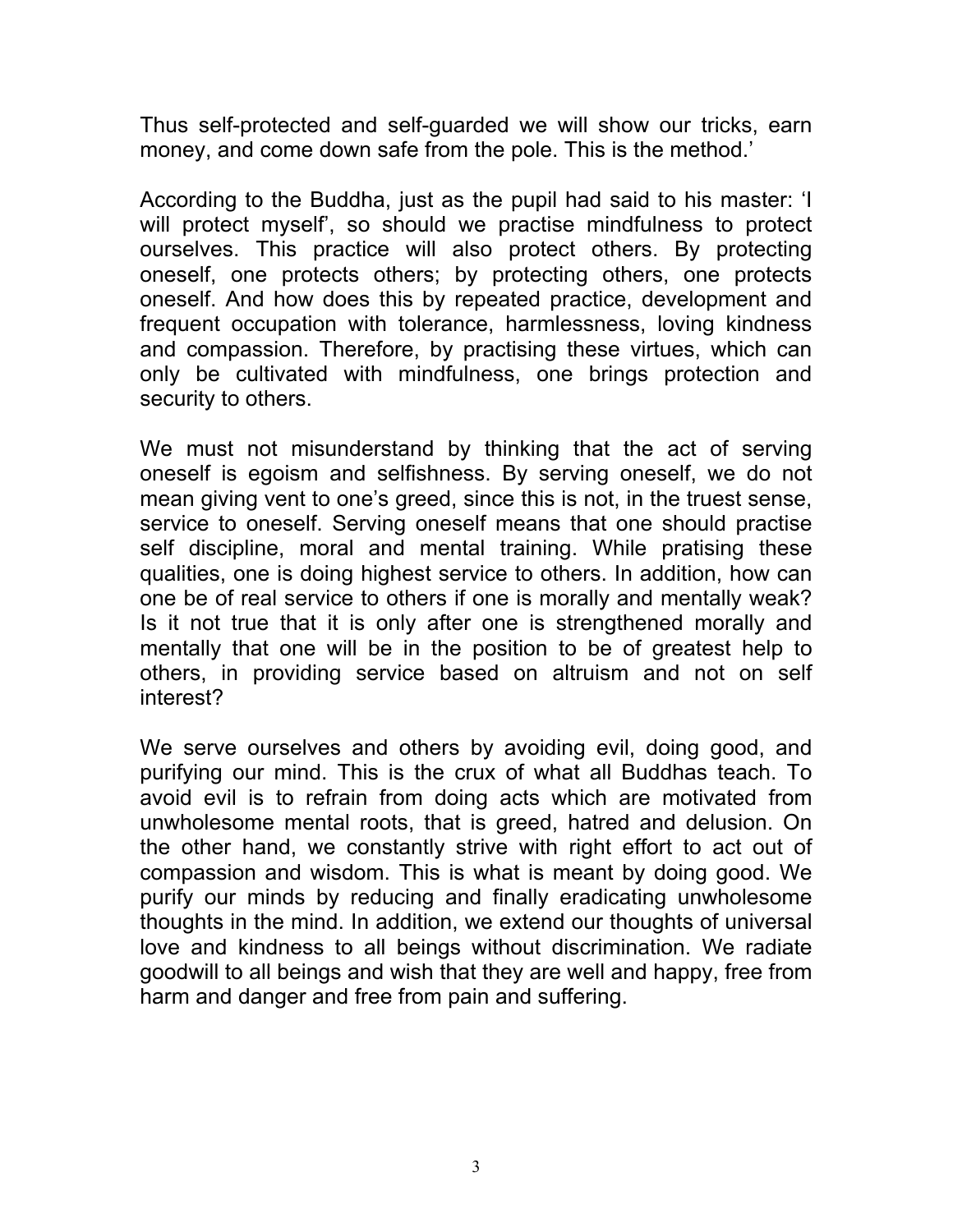#### **Purity Of Conduct And Mind**

The Buddha has shown a clear and direct method how we can develop our potential for purity and wisdom. Although others can assist us in developing our potentials by providing certain external conditions, it is important to remember that the actual work must be done by ourselves. Others can show the path, but we must walk the way. We must realise the importance of developing purity and wisdom, taking an active interest in the cultivation of these virtues, and using effort and determination to cultivate them.

And what is this method which the Buddha taught? This method remained unchanged since he first taught it to the five monks after gaining Enlightenment at the age of 35 years right up to the time of his passing away. The Buddha taught the Noble Eightfold Path, that is the Way leading to the cessation of Dukkha.

The Noble Eightfold Path is a Middle Path, avoiding the two extremes of searching for happiness through pleasure of the senses and self motivation. The practice of this Path can give rise to vision and knowledge, and lead to calm, insight, enlightenment and Nibbana. This Path contains the essentials of a spiritual training: moral conduct, mental culture and wisdom.

In strengthening our moral conduct, we practise three factors in the Path, that is, Right Speech, Right Action and Right Livelihood, which can bring peace and harmony into our lives and those of others in society. In Right Speech, we speak truthfully, kindly, gently and meaningfully. We avoid falsehood, slanderous and harsh speech as well as idle chatter. By right action is meant acting with kindness and compassion so that our actions are beneficial and peaceful. We should abstain from killing, stealing and sexual misconduct. Right Livelihood means that we earn a living through peaceful means and without violating good moral principles and harming or posing a danger to others.

Mental culture is important because the mind is the fountain-head of our speech and action. Impurities of speech and actions have their roots in the mind. Our happiness and sorrow have also originated in the mind. According to the Dhamapada, if one speaks or acts with a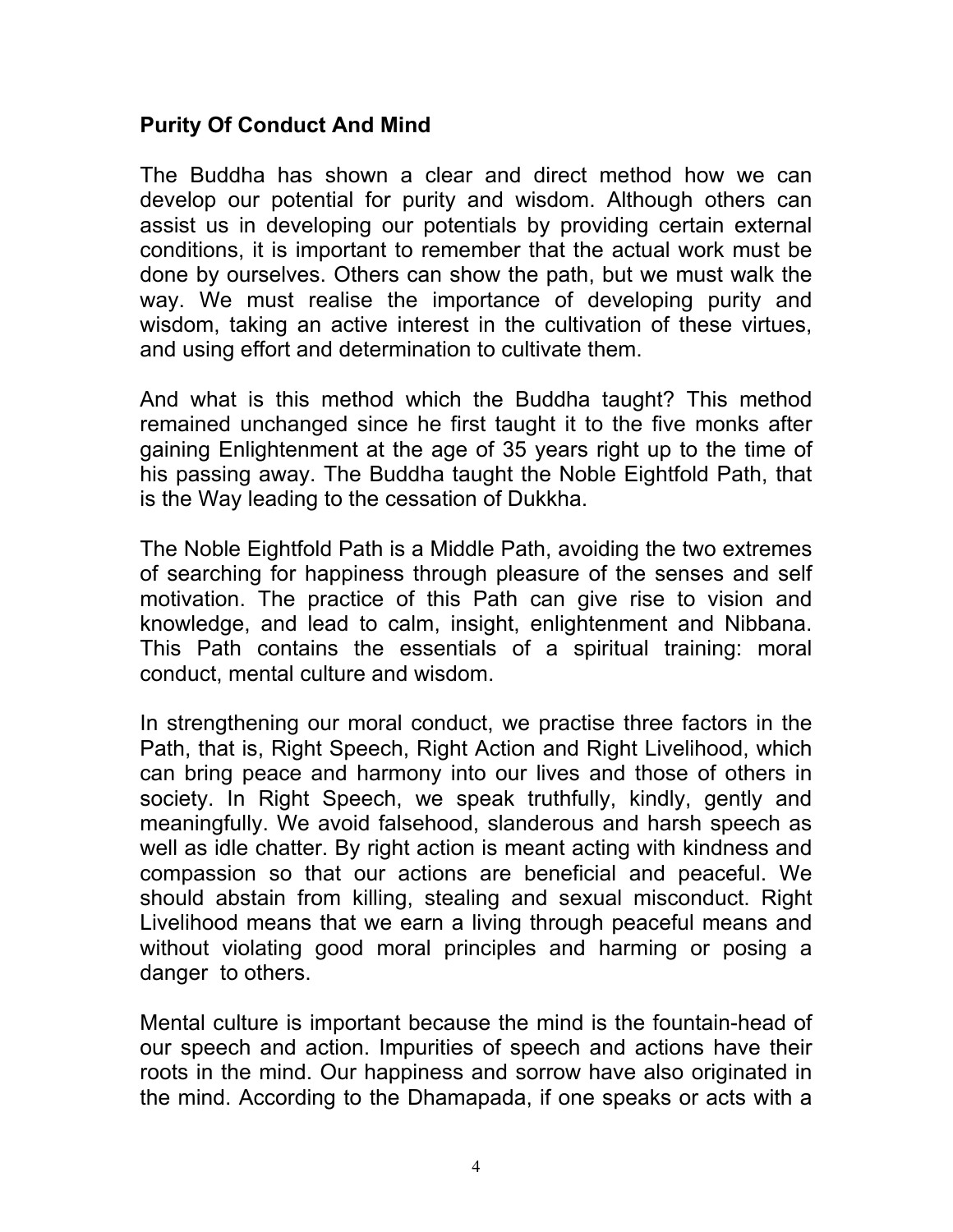pure mind, then happiness follows one like one's shadow. But on the other hand, if one speaks or acts with defiled mind, then suffering follows one like the wheels follow the hoof of the ox that draws the cart.

Three factors of the Noble Eightfold Path comprise mental culture: namely, Right Effort, Right Mindfulness and Right Concentration. In practising these three factors, we apply effort in order to reduce and remove bad thoughts as well as to produce and develop good thought. We have also to be constantly aware of the body, feelings, mental states and thoughts. Furthermore, we strengthen our mind by consistently focusing our mental energy by developing onepointedness of the mind. We should avoid taking intoxicating drugs and liquor since this can cloud the mind and make the practice of mindfulness (which is so vital to the truth seeker) difficult, if not impossible.

## **Greatest Service to Others**

The discipline of our conduct and mind will strengthen our wisdom which is composed of two others factors of the Eightfold Paths. Right Understanding and Right Thoughts: Through practice of morality and mental culture, our understanding of things as they truly are will increase, ultimately enabling us to realise Ultimate Reality. Increased wisdom also means that our thoughts will be kind, selfless and harmless and which enable our speech and action to become better spontaneously. Therefore, the Eightfold Path is indeed a consistent system of interacting factors which strengthen each other with practice; the practice of moral conduct strengthen mental culture; the practice of both these groups of factors reinforces wisdom and the strengthening of wisdom will in turn further promote the purification of conduct and mind.

To reiterate, the practice of the Noble Eightfold Path is not selfish individualism and one cannot make good spiritual progress with selfish motives. People who make allegations that purifying oneself is a selfish goal fail to appreciate the interactive process in the practice of the Dhamma and the pervasive radiation effects through the vast network of linkages which beings have with one another across space and time.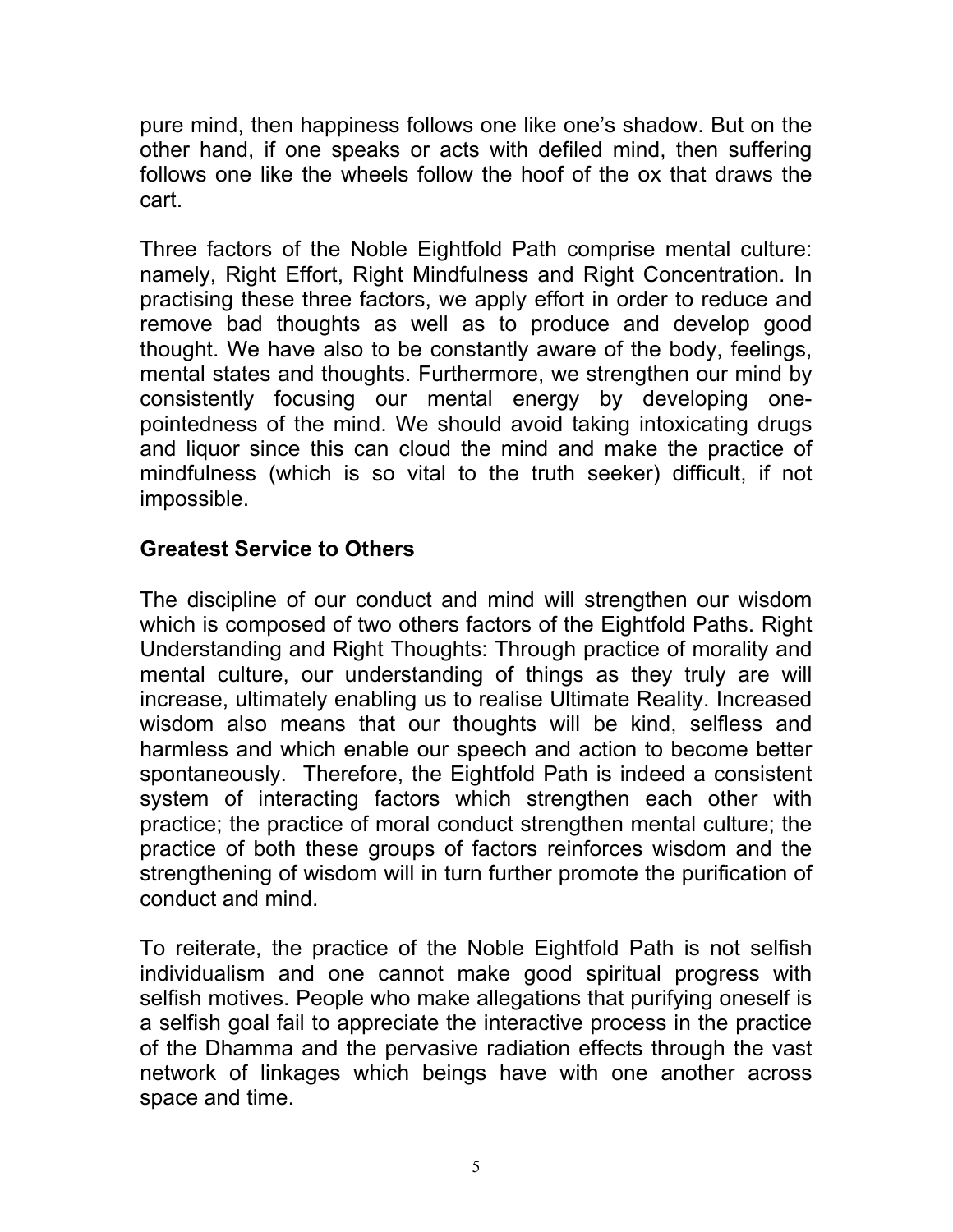We cannot ignore others in practising Dhamma: our pursuit of happiness is not independent of the happiness of others. Our understanding of the Buddha Dhamma requires us to act with responsibilities and compassion. Our speech, actions and thoughts should always be directed with generosity, love and kindness. We must not be insensitive to the needs of others but be prepared to make sacrifices and be of service and benefit to them. Therefore, when one practises the noble Eightfold Path with earnestness, that is discipline one's moral conduct and thoughts one does the greatest service to the world.

#### **Prescription At The Family Level**

The keywords to be emphasised for there to be harmony at the family level are: love, mutual respect and responsibility. If a reclusive person lives his life by looking after his own immediate needs, he will probably not create many problems. But if he was to practise a similar attitude as a member of a family or society, such an attitude of overlooking the needs of others may cause problems. Concern for others is an important ingredient when people decide to set up families.

Many young people want to get married because they are 'romantically ' in love. But if we examine the nature of this romantic infatuation, there is always a very strong element of selfishness of wanting to possess another for oneself. This is exemplified by love songs :'I want to hold your hand', 'You make me feel brand new' and so on. It is always 'I', 'me', mine' to the extent of forgetting the needs of the other party, Many people mistake these feelings for love and concern, only to discover the reality after the marriage bond had been forged.

True love between two people should go beyond this selfish concern. It should express love and care for another and make sacrifices so that the other party can be happy. True love takes times to develop as a marriage relationship matures, and it can be far deeper and vaster than the glitter of mutual attraction during the courting days.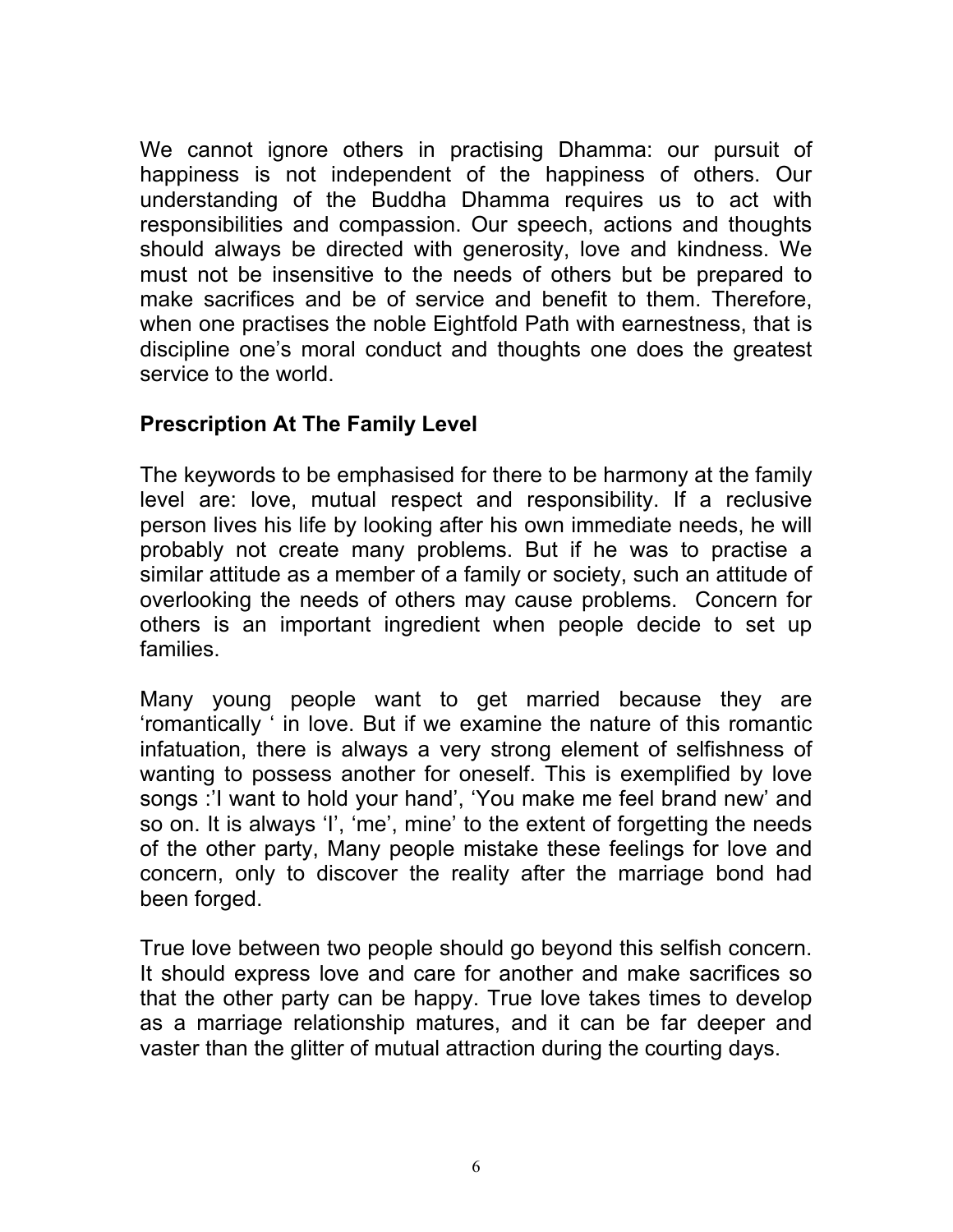#### **Relationship Between Husband And Wife**

In a family life, one should think beyond oneself, and develop a deep concern for the well being of one's partner and children. One should also develop contentment in one's partner and not be unfaithful by having extramarital relationships. This is in line with the third precept. Seeking to satisfy one's sensual desires and lust at the expense of the other partner is selfish since this can shake the very foundation of the family. A family should be a product of love, bounded by mutual trust. The moment when one partner becomes unfaithful, the confidence and faith the couple have for one another is shaken, suspicion arises and the bond of love and trust is drastically weakened. Not only does the relationship between the couple suffer, the children will also suffer as a result of the insecurity and marital problems faced by their parents. Unfaithfulness, therefore, brings pain to the members of the family and close relatives as well.

The love and respect between the husband and wife has a special quality which is almost religious. It is considered to be a crucial aspect of the 'sacred family life'. Both partners should be faithful, respectful and devote to one another. According to the Buddha in the Sigalovada Sutta, the husband should always treat his wife with respect and love; be sincere and faithful to her; provide her the physical and material needs; and should not forget to buy her presents to please her. The wife should look after the household affairs well; be energetic in her activities, love and be faithful to her husband and entertain guests, visitors, friends, relative and employees.

There are four kinds of home: one which is inhabited by two ghosts; one with a god and ghost; one with a goddess and a ghost; and one with a god and goddess. At home when one or both the partners are not understanding, always angry and hateful, spiteful and a constant source of trouble, vengeful, selfish, break the precepts and disregards the Dhamma is a home with ghosts. On the other hand, a home in which one or both the partners are loving, understanding, patient and tolerant, forgiving, loving and compassionate, selfless, observe the precepts and encourage is inhabited by a god and goddess. A home with both male and female ghosts is always brewing with dissension, while a home with either a god or goddess